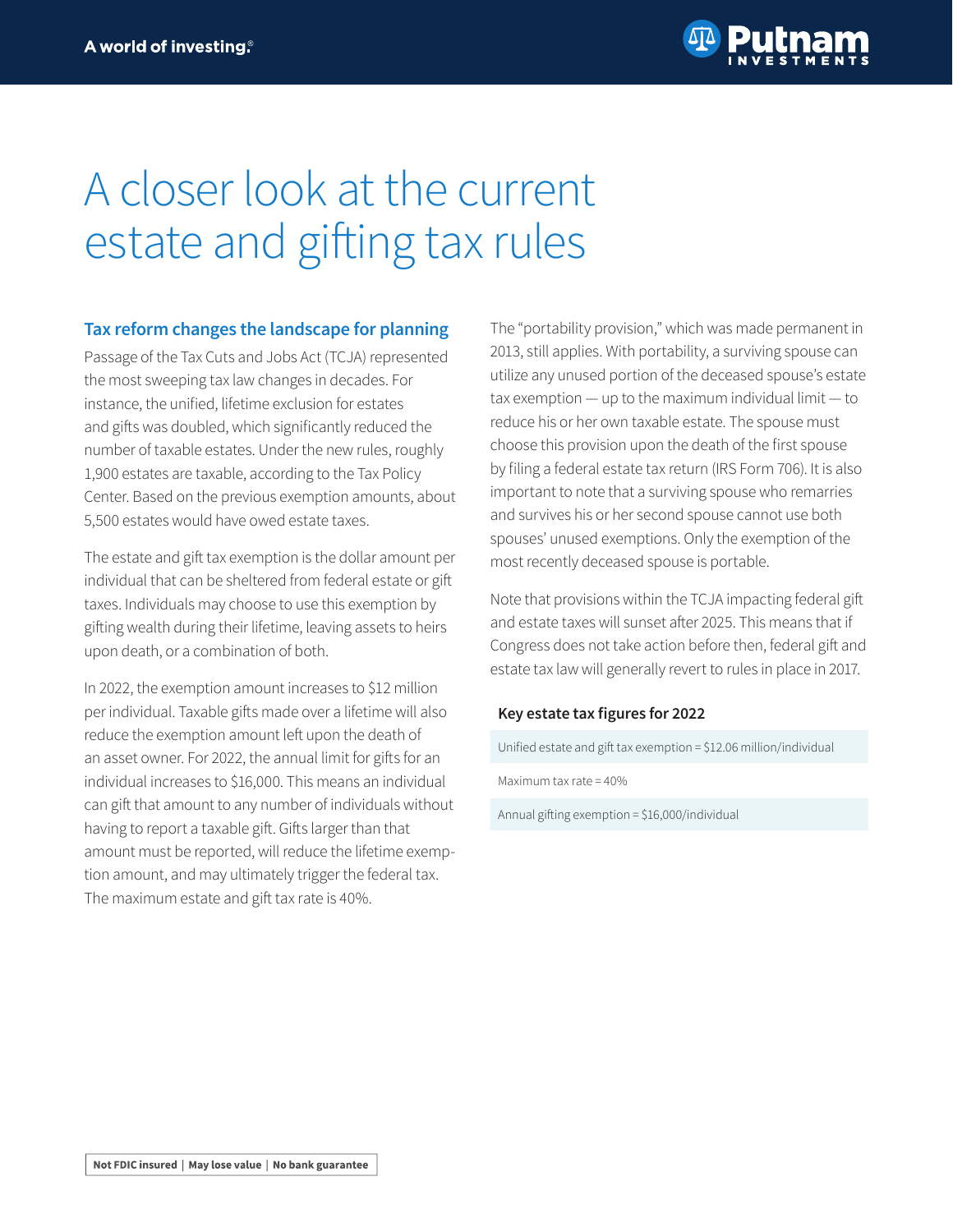# **Estate planning remains critical**

While most estates will fall below the increased exemption level, this does not mean that only individuals and families with significant wealth need to focus on estate planning. The reality is that proper estate planning extends well beyond minimizing or preparing for federal estate taxes. Here are some important areas to consider:

- Orderly transition of wealth to heirs or charitable concerns through wills or other means.
- Plans to address potential state estate or inheritance taxes. There are approximately 20 states that have different rules involving taxation on estates, including exemption amounts below the federal threshold of roughly \$12 million.
- Actions to avoid a lengthy and costly probate process. Beneficiary designations on retirement accounts and insurance contracts should be updated regularly. Establishing a revocable trust may also be useful in transferring other property (such as real estate or brokerage accounts) to heirs outside of the probate process.
- Planning for minors or other extended family members around successor guardianship or support.
- Steps to transfer decision-making responsibilities in case of unforeseen circumstances. These steps may include establishing a durable power of attorney.
- Living will or health-care proxy declarations, which can facilitate decisions around medical treatment or end-oflife wishes.
- Documenting wishes for final arrangements. •

# **Planning considerations under the new law**

**• Plan for low cost-basis property.** Maximize the continued benefit of stepped-up cost basis when property is transferred at death. For example, careful consideration should be made around lifetime gifts that may jeopardize a step-up in cost basis on property at death. When property is gifted, the party receiving the gift generally assumes the original cost basis.

- **Certain trusts may help mitigate state income tax liability.** Consider certain trusts (such as incomplete gift non-grantor trusts) that may help those living in high-tax states shift income to states without state income taxes.
- **Utilize trusts to take advantage of deductions.** Trusts may own certain property and utilize deductions that may be eliminated or reduced for individual taxpayers, such as the deduction for investment advisory fees.

It is critical to work with a qualified estate planning professional to determine if any of these strategies are appropriate for your particular financial situation.

# **Gifting considerations**

The Internal Revenue Service (IRS) defines a gift as the transfer of property — or any type of asset — while receiving nothing or something less than equal value in return. The IRS imposes a tax on gifts and limits the amount of assets that can be transferred between individuals without being subject to the tax. The maximum annual exclusion amount is currently \$16,000 per individual donor per year, or \$32,000 per couple. If the gift exceeds the annual exemption, the amount is applied to the donor's lifetime gift limit. Ultimately, the amount applied to the lifetime limit will affect the calculation of the donor's estate tax.

#### **Certain transfers are not considered taxable gifts:**

- Tuition payments or medical expenses •
- Gifts to your spouse •
- Gifts to a political organization for its use •
- Annual transfers that do not exceed the maximum allowed (\$16,000 per individual for 2022)

#### **Tax advantages of a 529 plan**

For those wishing to make gifts toward higher education and contribute to a 529 savings plan, there are additional tax advantages. A donor may elect to treat up to \$75,000 of contributions as though those contributions had been made ratably over a five-year period. As long as the transfers per recipient do not exceed the \$16,000 annual exclusion amount (or \$32,000 for spousal gifts), the total amount is not affected by taxes.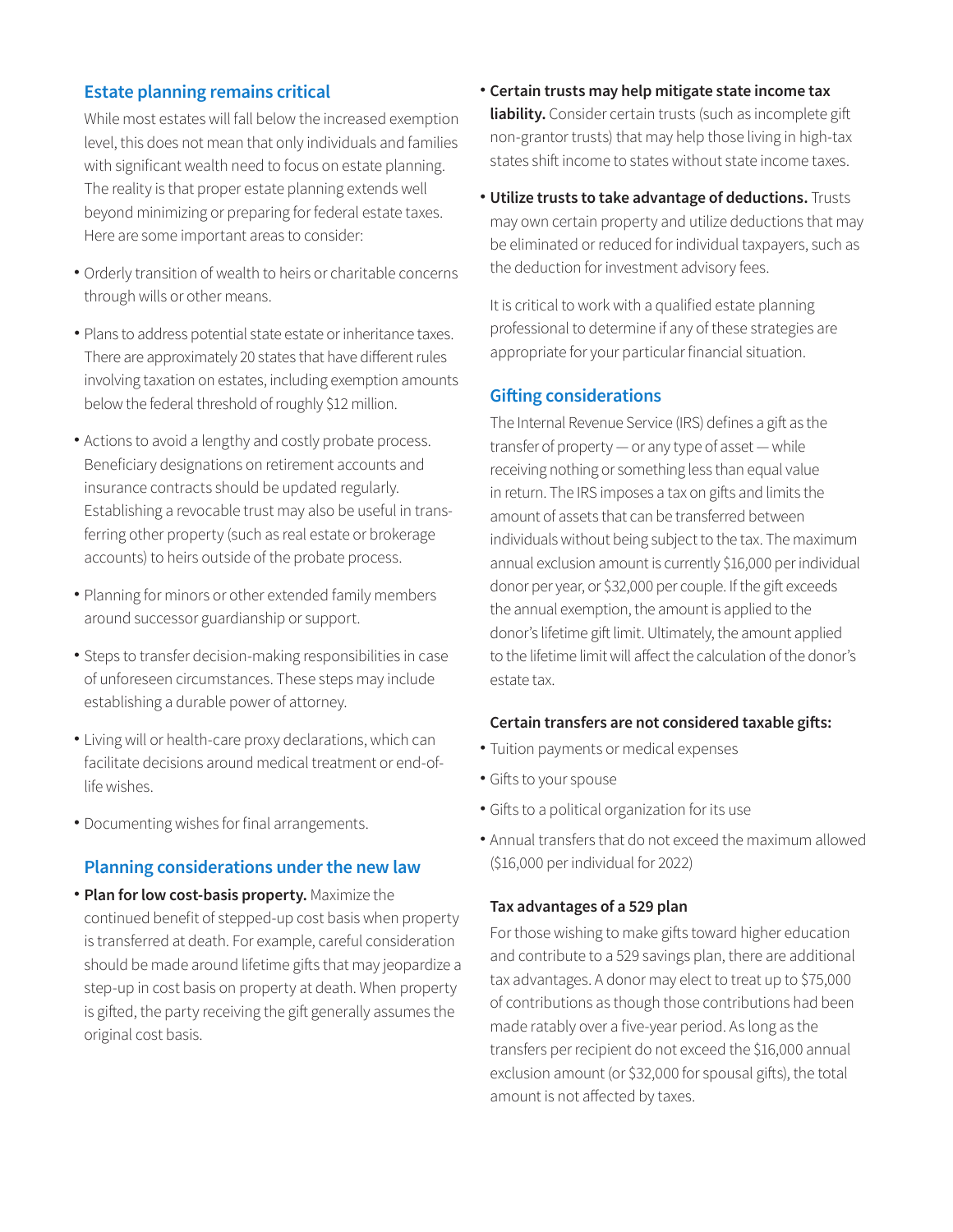# **Choosing to gift during lifetime**

Assets may be transferred during an individual's lifetime as well as upon death. The following table outlines several considerations for making gifts while living.

- ◆ Help heirs while you are still living.
- ◆ **Reduce estate assets now** to avoid or minimize estate taxes in the future.
	- The gift plus its future appreciation is removed from the estate of the donor.
- ◆ **Minimize income taxes now.** The gifting of incomeproducing assets can shift the tax burden to family members in lower tax brackets.
- $\checkmark$  Ability to use certain valuation discounts in transferring family-owned businesses and farms.
	- For example, gifts of closely held businesses may be eligible for significant discounts in value, up to 30% in some cases, due to the fact that these ownership shares are not readily transferable in the open market. This is considered a "lack of marketability" discount. Also, these gifts may have limited rights attached, which may trigger a "lack of control" discount.
- ◆ Certain states tax estates but not gifts. Lifetime gifts may help minimize certain state-imposed estate taxes.
- ◆ Asset protection. Gifting can shift assets to family members with less creditor risk.

#### **Case for gifting while living Case against gifting while living**

- **X Donors lack control** over the assets after the gift has been completed, although trusts can help donors maintain some level of control over gifted assets.
- **X Loss of assets.** There is the possibility that there will be a future need for assets previously gifted to meet significant costs such as medical expenses, surviving spouse income needs, or helping settle future estaterelated costs.
- **X Loss of step-up in cost basis** on appreciated assets at death. With gifting, the recipient typically assumes the original cost basis while heirs receiving assets at death generally assume date-of-death cost basis on inherited assets.
- **X Potential for asset value(s) to decline** after a gift has been made.
- **X Potential that federal estate tax may be repealed**  in the future.
	- This scenario may be unlikely due to the need for additional revenue to combat rising federal budget deficits.

# **IRS clarifies potential impact of sunset provision on certain large gifts**

Since the unified estate and gift tax exemption is slated to revert back to 2017 levels (\$5,490,000 indexed for inflation) after 2025, taxpayers have questioned whether large gifts made after 2017 and before 2026 could be subject to a "clawback" provision. For example, let's assume a taxpayer utilized their entire lifetime gift tax exemption prior to the new law taking effect in 2018. The doubling of the lifetime exemption under the TCJA allows the taxpayer to gift an additional \$5 million (plus an inflation allowance) without owing federal gift taxes. However, if the law sunsets after 2025 and the lifetime exemption reverts to 2017 levels, would the additional \$5 million gifted under the TCJA be "clawed back" into the estate of the taxpayer? On November 20, 2018, the IRS issued proposed regulations to address this issue, proposing that a so-called "clawback" provision would not apply. Since these are proposed regulations subject to potential amendment, taxpayers should consult with a qualified estate planning professional when considering a lifetime gift.

# **Tax law changes require attention**

To understand how the estate tax and gift tax rules may affect your personal financial plan, it is important to consult a financial advisor. Individuals considering advanced planning strategies around estates and gifting should work with a qualified estate planning attorney who has knowledge of their financial situation and goals.